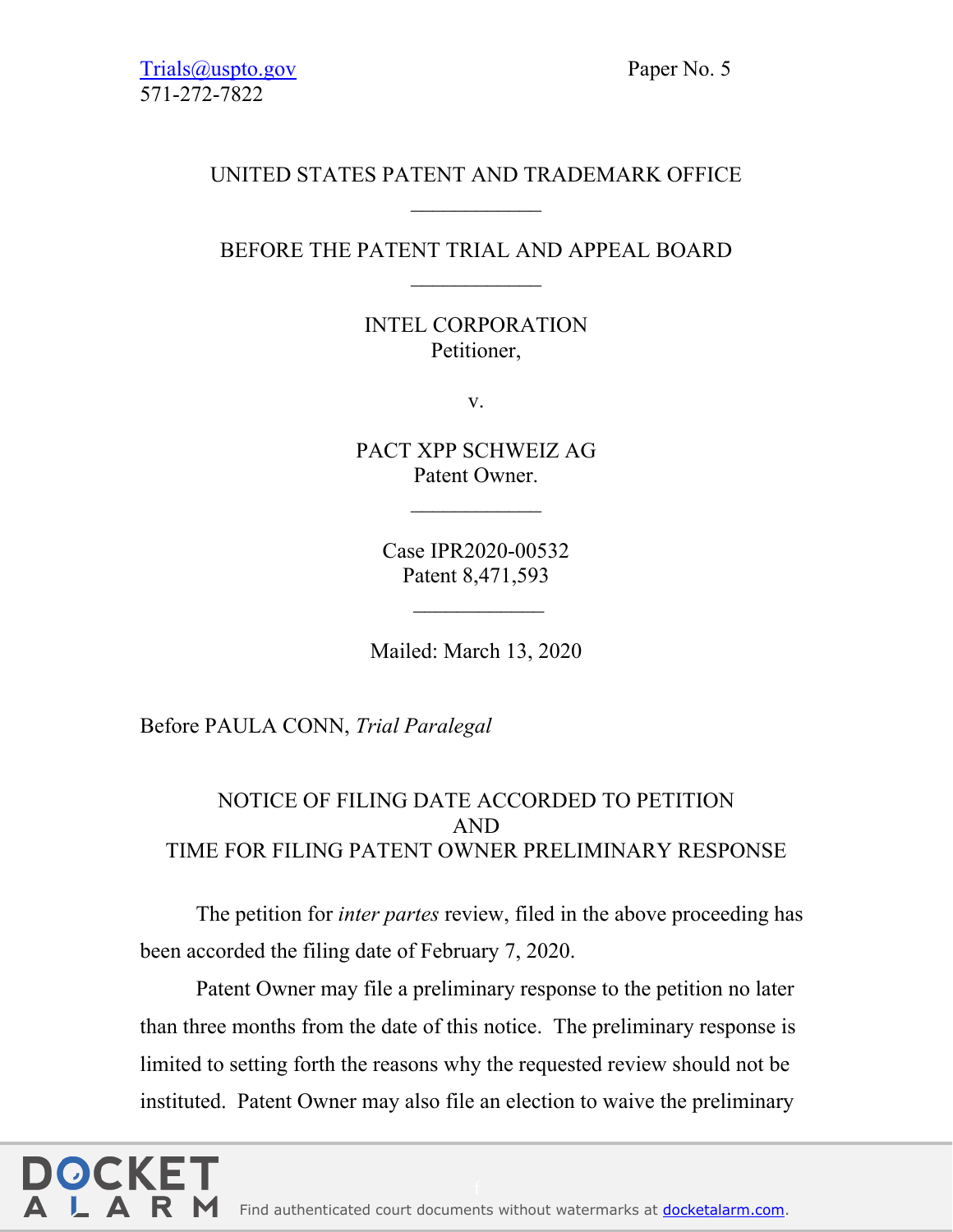### Case IPR2020-00532 Patent No. 8,471,593

response to expedite the proceeding. For more information, please consult the Office Patent Trial Practice Guide, 77 Fed. Reg. 48756 (Aug. 14, 2012), which is available on the Board Web site at http://www.uspto.gov/PTAB.

Patent Owner is advised of the requirement to submit mandatory notice information under 37 C.F.R. § 42.8(a)(2) within 21 days of service of the petition.

The parties are encouraged to use the heading on the first page of this Notice for all future filings in the proceeding.

The parties are advised that under 37 C.F.R.  $\&$  42.10(c), recognition of counsel *pro hac vice* requires a showing of good cause. The parties are authorized to file motions for *pro hac vice* admission under 37 C.F.R. § 42.10(c). Such motions shall be filed in accordance with the "Order -- Authorizing Motion *for Pro Hac Vice* Admission" in Case IPR2013-00639, Paper 7, a copy of which is available on the Board Web site under "Representative Orders, Decisions, and Notices."

The parties are reminded that unless otherwise permitted by 37 C.F.R. § 42.6(b)(2), all filings in this proceeding must be made electronically in Patent Trial and Appeal Board End to End (PTAB E2E), accessible from the Board Web site at http://www.uspto.gov/PTAB. To file documents, users must register with PTAB E2E. Information regarding how to register with and use PTAB E2E is available at the Board Web site.

If there are any questions pertaining to this notice, please contact Paula Conn at 571-272-4589 or the Patent Trial and Appeal Board at 571-272-7822.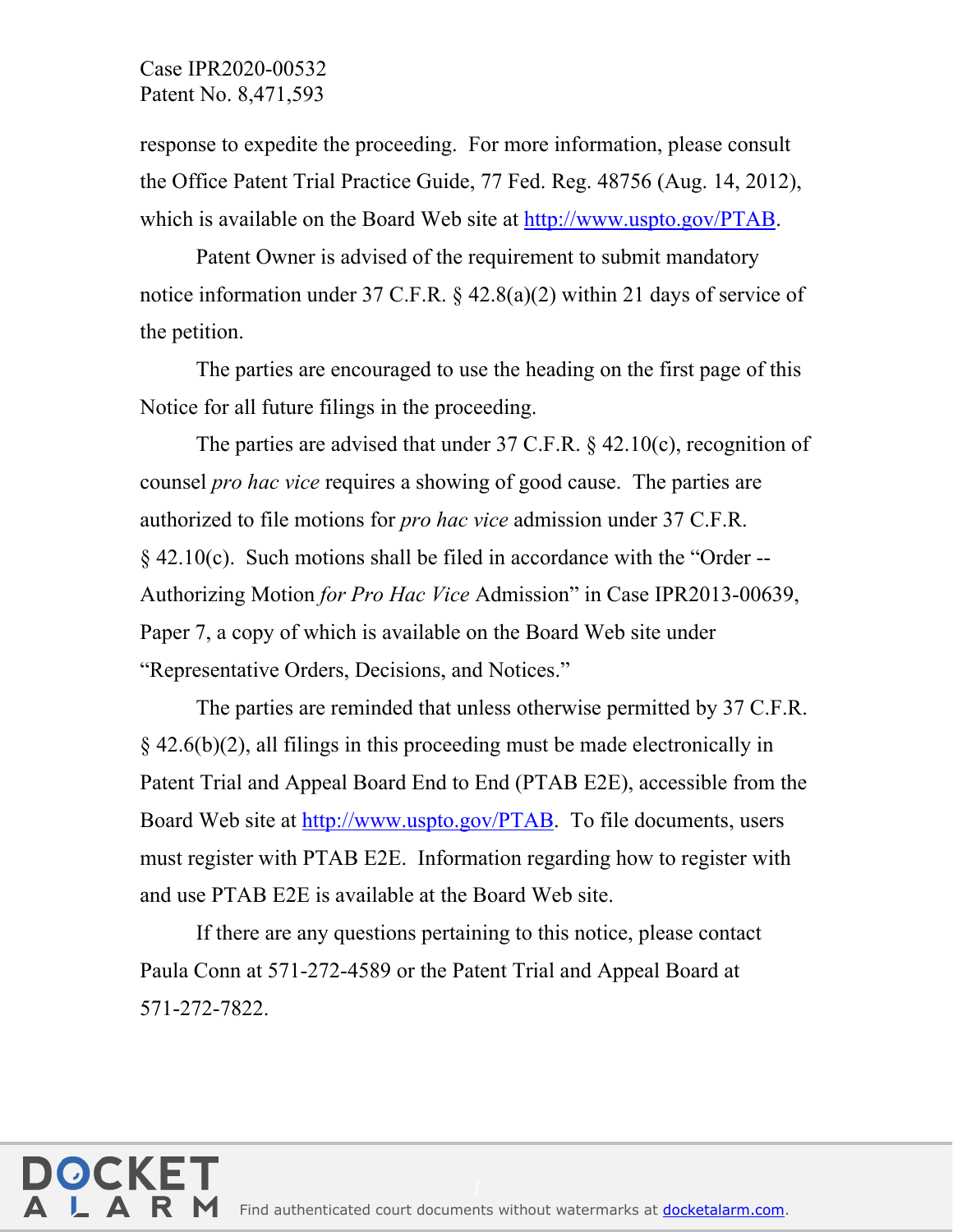Case IPR2020-00532 Patent No. 8,471,593

#### PETITIONER:

Kevin Bendix Gregory Arovas Robert Appleby KIRKLAND & ELLIS LLP Kevin.benfdix@kirkland.com Greg./arovas@kirkland.com Robert.appleby@kirkland.com

### PATENT OWNER:

Ziyong li Nima Hefazi Joseph Paunovich QUINN EMANUEL URQUHART & SULLIVAN, LLP seanli@quinnemanuel.com nimahefazi@quinnemanuel.com joepaunovich@quinnemanuel.com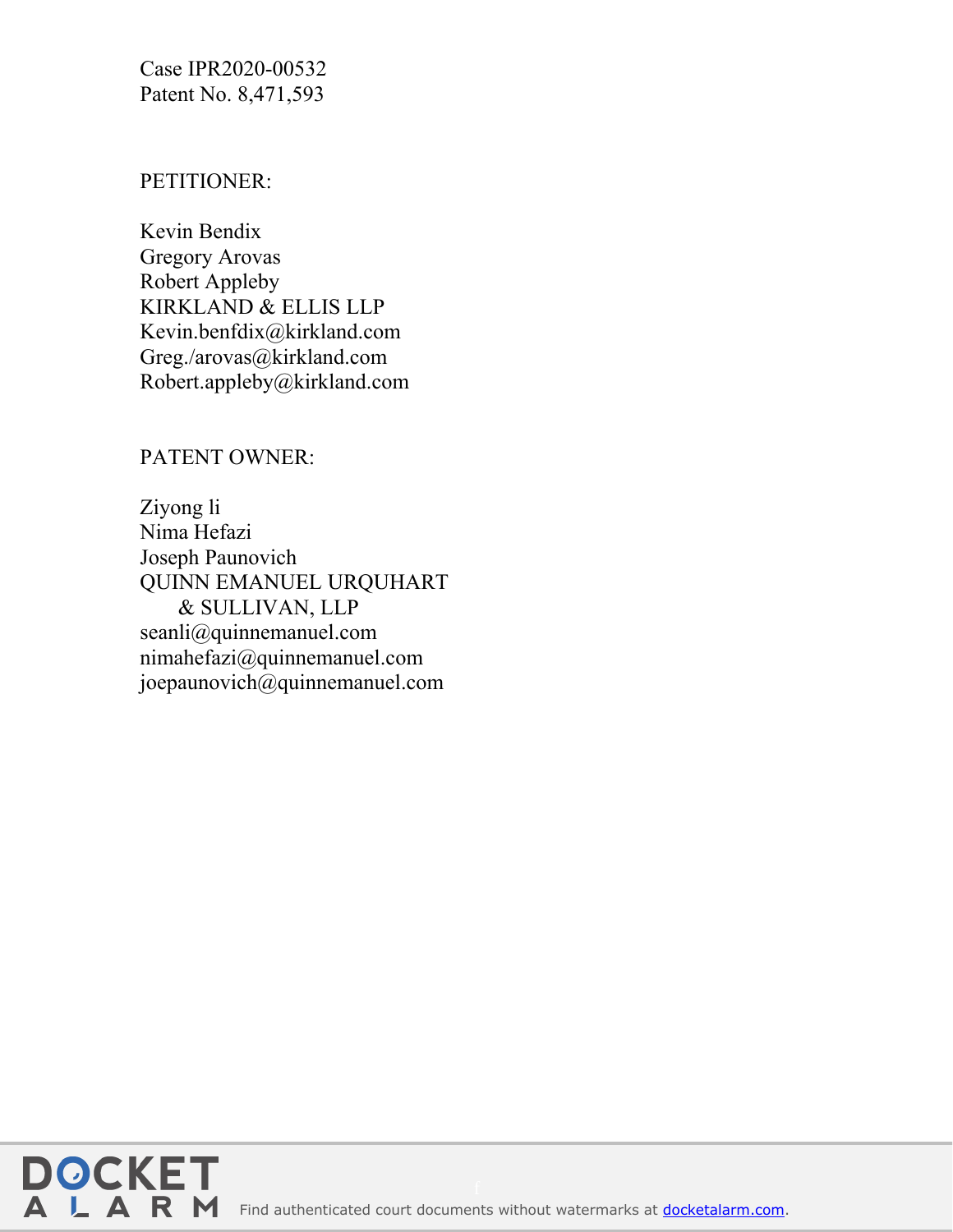**DOCKE** 

# **NOTICE CONCERNING ALTERNATIVE DISPUTE RESOLUTION (ADR)**

 The Patent Trial and Appeal Board (PTAB) strongly encourages parties who are considering settlement to consider alternative dispute resolution as a means of settling the issues that may be raised in an AIA trial proceeding. Many AIA trials are settled prior to a Final Written Decision. Those considering settlement may wish to consider alternative dispute resolution techniques early in a proceeding to produce a quicker, mutually agreeable resolution of a dispute or to at least narrow the scope of matters in dispute. Alternative dispute resolution has the potential to save parties time and money.

 Many non-profit organizations, both inside and outside the intellectual property field, offer alternative dispute resolution services. Listed below are the names and addresses of several such organizations. The listings are provided for the convenience of parties involved in cases before the PTAB; the PTAB does not sponsor or endorse any particular organization's alternative dispute resolution services. In addition, consideration may be given to utilizing independent alternative dispute resolution firms. Such firms may be located through a standard keyword Internet search.

| <b>CPR</b>       | <b>AMERICAN</b>   | <b>AMERICA</b>   | <b>WORLD</b>    | american bar  |
|------------------|-------------------|------------------|-----------------|---------------|
| <b>INSTITUTE</b> | <b>INTELLECT</b>  | N                | <b>INTELLEC</b> | association   |
| <b>FOR</b>       | UAL               | <b>ARBITRA</b>   | <b>TUAL</b>     | (ABA)         |
| <b>DISPUTE</b>   | <b>PROPERTY</b>   | <b>TION</b>      | <b>PROPERTY</b> |               |
| <b>RESOLUTIO</b> | <b>LAW</b>        | <b>ASSOCIAT</b>  | <b>ORGANIZA</b> |               |
| N                | <b>ASSOCIATI</b>  | <b>ION</b> (AAA) | <b>TION</b>     |               |
|                  | <b>ON (AIPLA)</b> |                  | (WIPO)          |               |
| Telephone:       | Telephone:        | Telephone:       | Telephone:      | Telephone:    |
| $(212)$ 949-     | $(703)$ 415-      | $(212)$ 484-     | 41 22 338       | $(202) 662 -$ |
| 6490             | 0780              | 3266             | 9111            | 1000          |
| Fax: $(212)$     | Fax: $(703)$      | Fax: $(212)$     | Fax: 41 22      |               |
| 949-8859         | 415-0786          | 307-4387         | 733 5428        | N/A           |
|                  | 241 18th          |                  | 34, chemin      | 1050          |
| 575 Lexington    | Street, South,    | 140 West         | des             | Connecticut   |
| Ave              | Suite 700         | 51st Street      | Colombettes     | Ave, NW       |
| New York,        | Arlington, VA     | New York,        | CH-1211         | Washington    |
| <b>NY 10022</b>  | 22202             | <b>NY 10020</b>  | Geneva 20,      | D.C. 20036    |